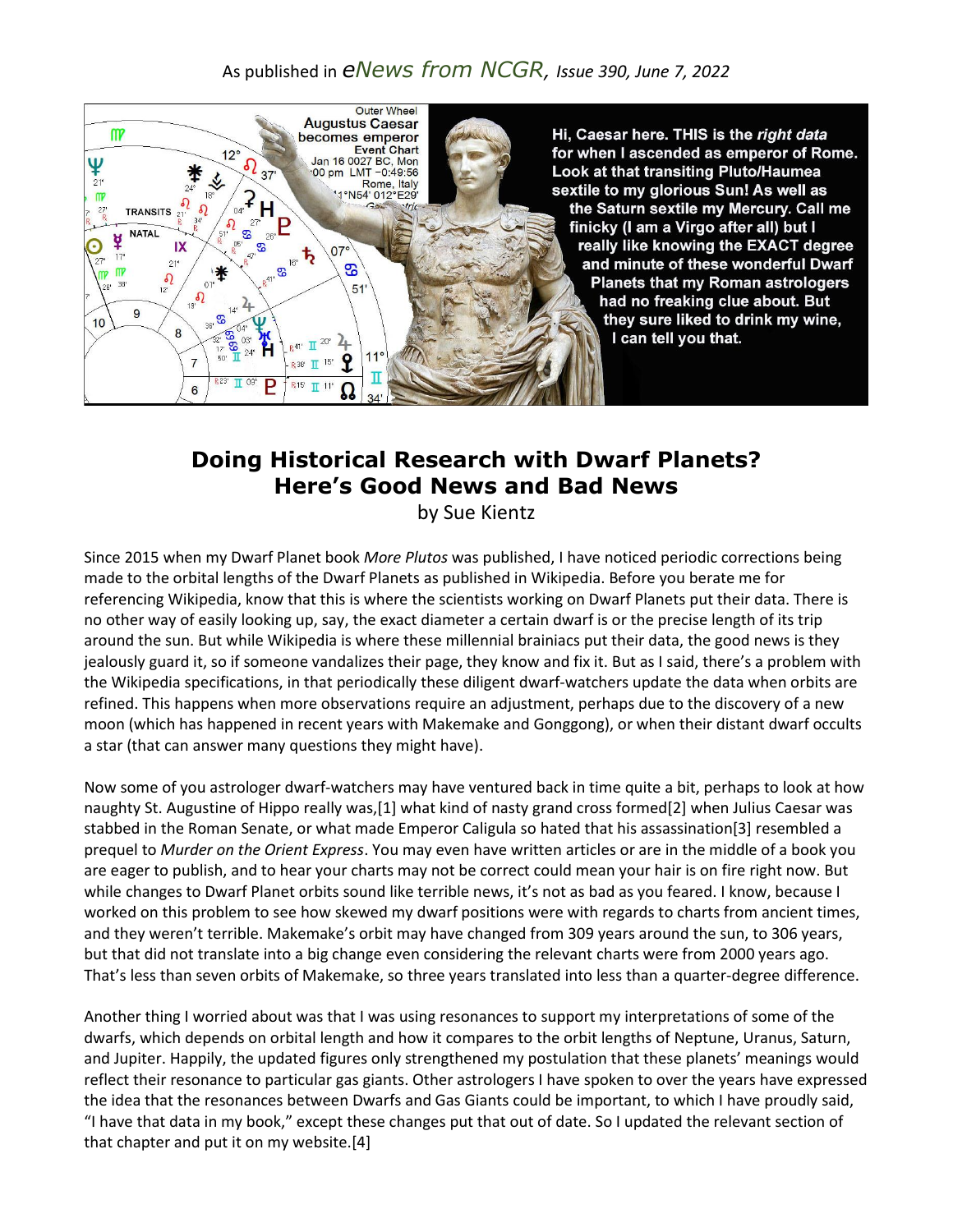

This leaves the issue of updating your astrology software. I know that Astrodienst and Solar Fire updated their Dwarf Planet "longfiles," the latter being what Solar Fire users have in their computer's SwissEph folder tree. Astrodienst has these updates built into their website, so you don't have anything to do to get the correct positions if you use Astro.com. But if you have Solar Fire and run a less than current version, you might need to update your SwissEph files for Ixion, Makemake, Haumea, Orcus, and Varuna.[5] The difference is more noticeable the farther you go back in time, although it's only about a degree or two by the time of Augustus Caesar (compare the above OUTDATED biwheel to his UPDATED biwheel, below). Expect slight changes to occur in future as well.

One last piece of good news about installing the latest longfiles[5] in Solar Fire. If you have not been able to see Dwarf Planets in charts earlier than the year 1500, longfiles are the solution. They display positions from 3000 BC to 3000 CE. That's why they are called "long."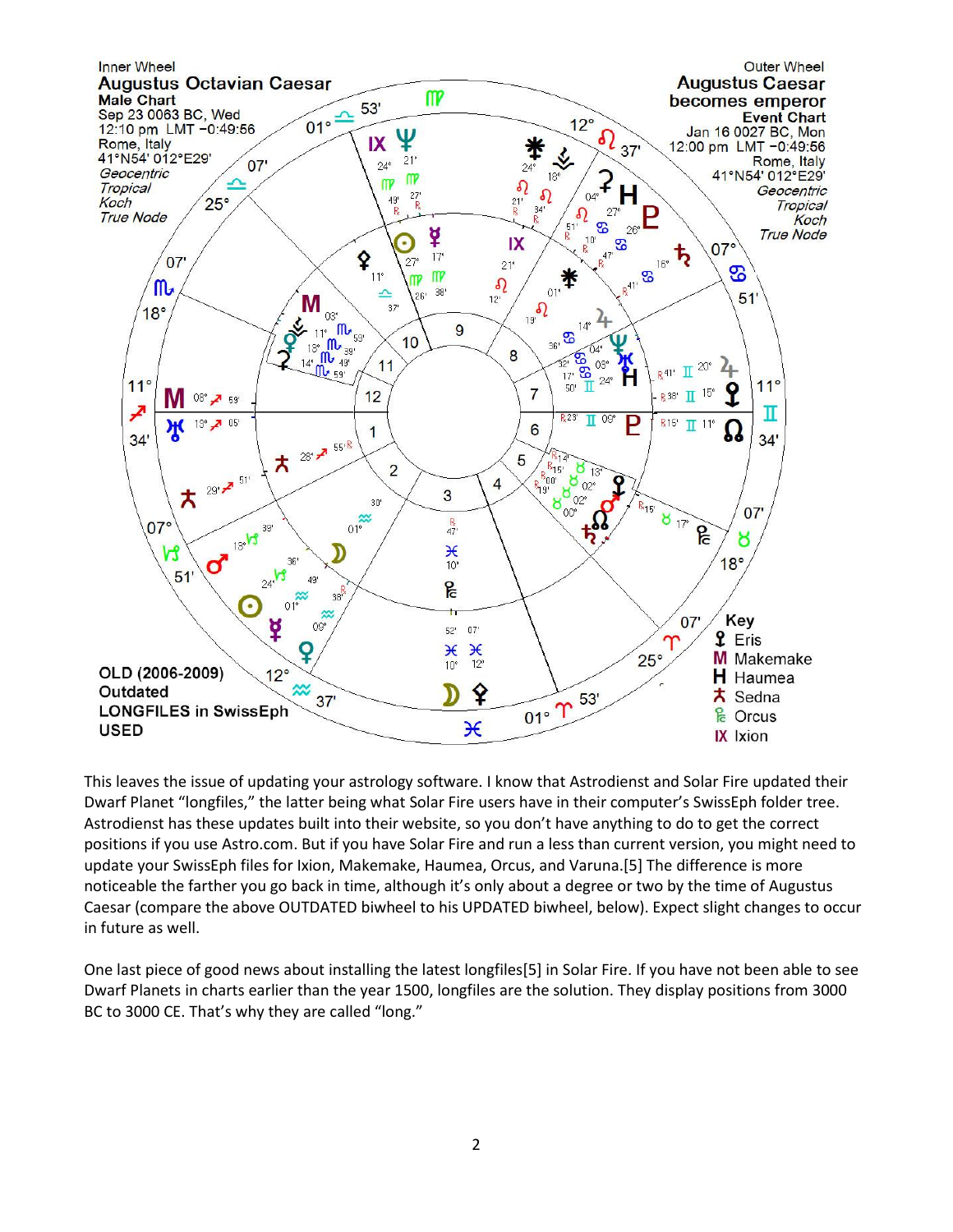

## **Notes**

1. You tell me. St. Augustine, November 13, 354 CE, 1 p.m. used, Souk Ahras, Algeria: Sun/MercuryRx (22/18 Scorpio) square Mars/Jupiter (17 Leo). He famously had trouble with "temptation," and Fourth-Century astrologers had the classical planets they needed to see his big problem.

2. Oh, it was bad. On the Ides of March, 0044 BC, 3 p.m., Rome: Sun/Mercury (22/23 Pisces) opposite Uranus (26 Virgo), square Pluto (29 Gemini), square Saturn/Sedna (19/29 Sagittarius). Note that Uranus was well placed for his heir Augustus, Sun 27 Virgo!

3. Looks very bloody on January 24, 0041 CE, just after lunch in Rome: Moon/Makemake (22/19 Pisces) opposite Mars/Uranus (20/29 Virgo), square Pluto (29 Sagittarius). Yes, your eyes see right: Uranus was making a return to the place it was at the Ides of March date, and Pluto was opposite Ides of March Pluto. Weird, huh? 4. <http://moreplutos.com/articles/UpdatesToDwarfPlanetOrbitLengths.pdf>

5. Get the longfiles you need at http://www.astro.com/ftp/swisseph/ephe/longfiles/ . You need to get the following files from the subdirectories of the above URL, noted below

- Haumea download file **se136108.se1** at<http://www.astro.com/ftp/swisseph/ephe/longfiles/ast136>
- Ixion download file **se28978.se1** at<http://www.astro.com/ftp/swisseph/ephe/longfiles/ast28>
- Makemake download file **se136472.se1** at<http://www.astro.com/ftp/swisseph/ephe/longfiles/ast136>